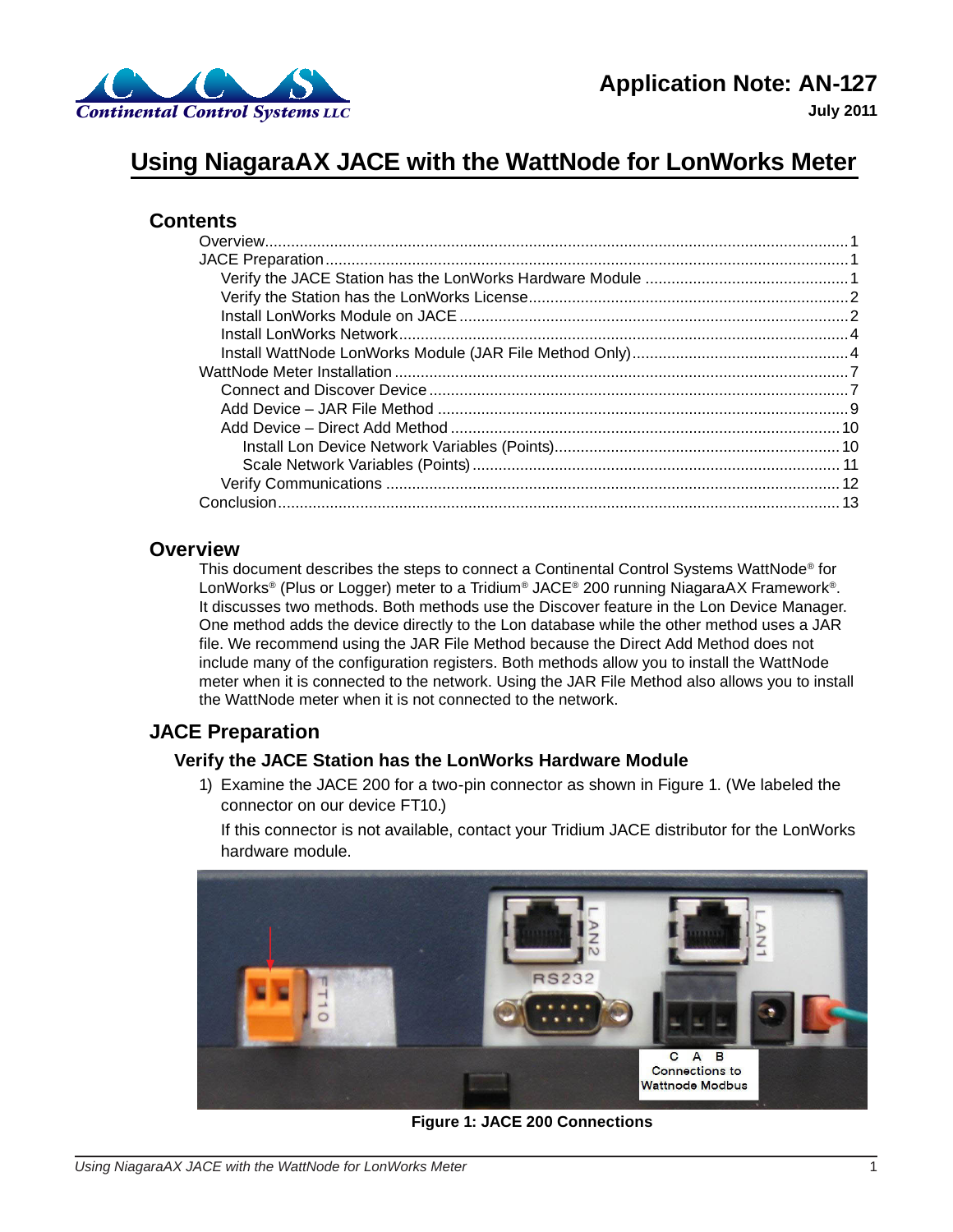# <span id="page-1-0"></span>**Verify the Station has the LonWorks License**

In addition to having the LonWorks module, the JACE 200 must also be licensed to use LonWorks.

- 1) To verify the license, look under the JACE's **Platform > License Manager** (double-click).
- 2) Click on the license under the **Licenses** window ("Vykon.license" in [Figure 2](#page-1-1)).
- 3) Click the **View** button to see if **feature name="lonworks"** is included in the list. See [Figure 2](#page-1-1).

Contact your JACE distributor for a license if it is not installed.



**Figure 2: Available Licenses on the JACE**

### **Install LonWorks Module on JACE**

<span id="page-1-1"></span>If the LonWorks software module has not been installed on the JACE, you need to install it.

- 1) Go to the JACE's **Platform > Software Manager** (double-click) window.
- 2) Look at the rightmost column for the **lonworks** module to see if it is installed.
- 3) If it is not installed, click on the module **lonworks** and then click on the **Install** button at the bottom of the window. See [Figure 3](#page-2-0).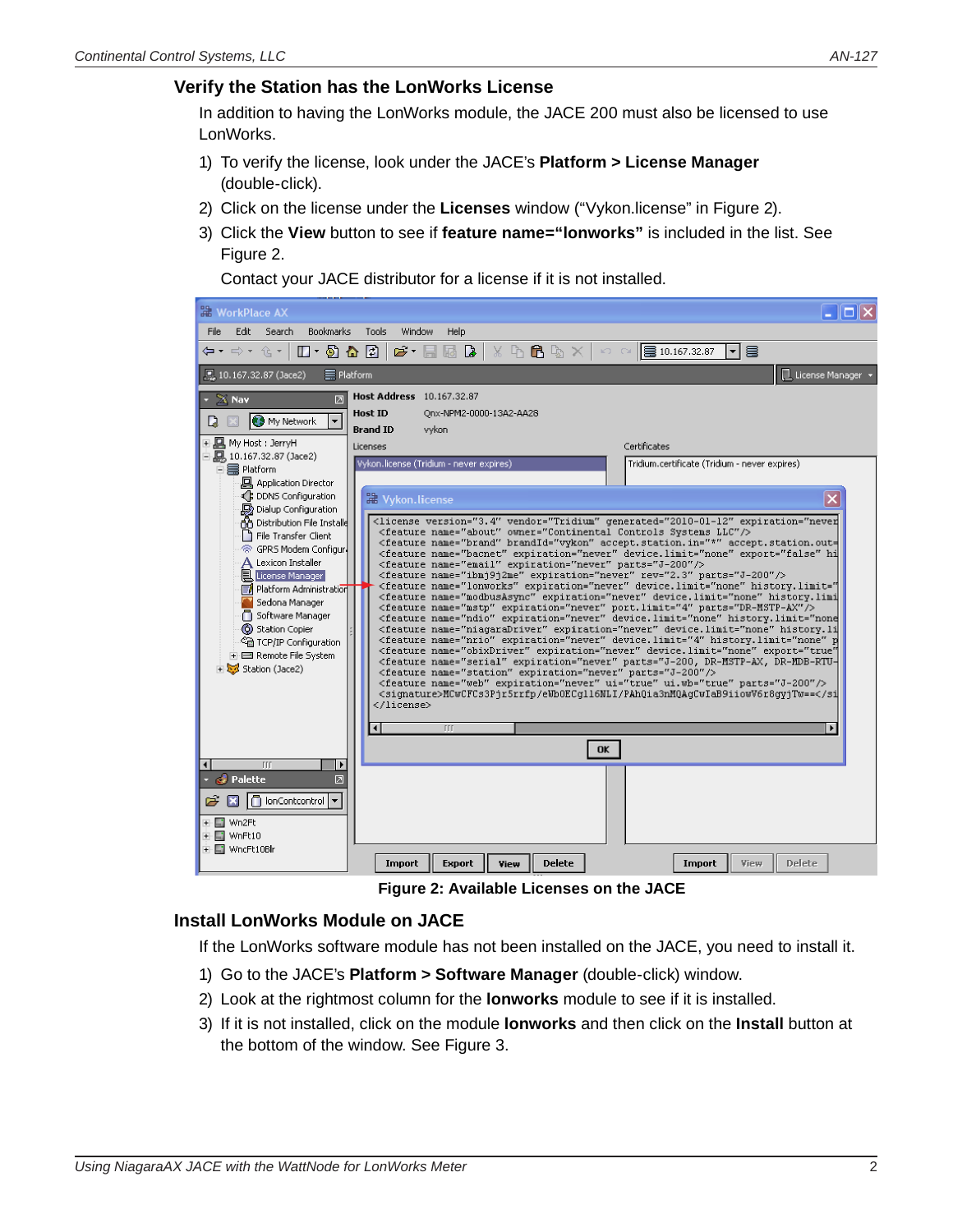**WorkPlace AX** File Edit Search **⇔ -** ⇒ - ≙ -■ 10.167.32.87 (CO  $\times$  Nav

Station (CCS)

| s. LLC                                                        |                                                     |             |                                 |                                               |                      | AN-127 |
|---------------------------------------------------------------|-----------------------------------------------------|-------------|---------------------------------|-----------------------------------------------|----------------------|--------|
|                                                               |                                                     |             |                                 |                                               |                      |        |
| <b>WorkPlace AX</b>                                           |                                                     |             |                                 |                                               |                      |        |
| Edit<br>File<br>Search<br><b>Bookmarks</b>                    | Window<br>Help<br>Tools                             |             |                                 |                                               |                      |        |
| $\Box$ + $\Box$ & $\Box$<br>仓土<br>$\Rightarrow$ $\rightarrow$ | ⊯ੇ ਵਿੱ<br>$\triangleright$<br>尉                     | L۳          | ĥ.<br>t.                        | ■10.167.32.87<br>▼                            | a                    |        |
|                                                               |                                                     |             |                                 |                                               |                      |        |
| $\equiv$ Platform<br>■ 10.167.32.87 (CCS)                     |                                                     |             |                                 |                                               | Software Manager     |        |
| $\times$ Nav                                                  |                                                     |             |                                 |                                               |                      |        |
|                                                               | Current free space 23,301 KB<br>$\overline{\nabla}$ |             | To be installed 0 KB            | Estimated free space after install $2\bar{z}$ |                      |        |
| <sup>O</sup> My Network<br>$\blacktriangledown$<br>D          | <b>Part Name</b>                                    | <b>Type</b> | <b>Installed Avail. Version</b> | <b>File</b>                                   |                      | 即      |
| 四 My Host : jerryh                                            | lonUnknown                                          | Module      | <b>Tridium 3.4.51</b>           | n lonUnknown                                  | Not Installed        |        |
| 王帝 My Modules                                                 | lonVacom                                            | Module      | <b>Tridium 3.4.51</b>           | nonVacom                                      | <b>Not Installed</b> |        |
| □ ■ My File System                                            | lonVaisalaoy                                        | Module      | Tridium 3.4.51                  | O lonVaisalaoy                                | <b>Not Installed</b> |        |
| Platform                                                      | lonVeris                                            | Module      | Tridium 3.4.51                  | n lonVeris                                    | Not Installed        |        |
| -  10.167.32.87 (CCS)                                         | <b>lonViconics</b>                                  | Module      | Tridium 3.4.51                  | <b>lonViconics</b>                            | Not Installed        |        |
| 白霉 Platform                                                   | lonViessman                                         | Module      | Tridium 3.4.51                  | lonViessman                                   | Not Installed        |        |
| <b>回</b> Application Director                                 | lonWago                                             | Module      | <b>Tridium 3.4.51</b>           | o<br>lonWago                                  | <b>Not Installed</b> |        |
| ← B DDNS Configuration                                        | lonWatanabe                                         | Module      | Tridium 3.4.51                  | lonWatanabe                                   | <b>Not Installed</b> |        |
| Dialup Configuration                                          | lonWattStopper                                      | Module      | <b>Tridium 3.4.51</b>           | lonWattStopper                                | Not Installed        |        |
| Distribution File Installer<br>കി                             | lonWilo                                             | Module      | Tridium 3.4.51                  | n lonWilo                                     | Not Installed        |        |
| File Transfer Client                                          | lonworks                                            | Module      | Tridium 3.4.51                  | lonworks                                      | Not Installed        |        |
| GPRS Modem Configuratid<br>ଛ                                  | lonWps                                              | Module      | <b>Tridium 3.4.51</b>           | n lonWps                                      | Not Installed        |        |
| Lexicon Installer                                             | lonYamatake                                         | Module      | Tridium 3.4.51                  | n lonYamatake                                 | <b>Not Installed</b> |        |
| 凬<br>License Manager                                          | lonYaskawa                                          | Module      | Tridium 3.4.51                  | ∩<br>lonYaskawa                               | <b>Not Installed</b> |        |
| Platform Administration<br>動                                  | lonYokogawa                                         | Module      | Tridium 3.4.51                  | lonYokogawa                                   | <b>Not Installed</b> |        |
| Sedona Manager                                                | lonYork                                             | Module      | <b>Tridium 3.4.51</b>           | ∩<br>lonYork                                  | Not Installed        |        |
| Software Manager                                              | lonZener                                            | Module      | <b>Tridium 3.4.51</b>           | n lonZener                                    | <b>Not Installed</b> |        |
| (6) Station Copier                                            | lonZytron                                           | Module      | Tridium 3.4.51                  | n lonZytron                                   | <b>Not Installed</b> |        |
| <sup>्</sup> ति TCP/IP Configuration<br>⊞ Remote File System  | nrio                                                | Module      | Tridium 3.4.51                  | nrio                                          | <b>Not Installed</b> |        |
|                                                               |                                                     |             |                                 |                                               |                      |        |

 $\Box$  nsJennic

obixDriver

 $\bigcap$  obix

**Install Uninstall Reset** 

Not Installed

Not Installed

<mark>Not Installe</mark>

<span id="page-2-0"></span>Commit

Tridium 1.0.34

Tridium 3.4.51

Tridium 3.4.51

Import \*

**Figure 3: Installing LonWorks Module**

Upgrade All Out of Date

Module

Module

Module

Now that you have installed the LonWorks Module, the next step depends on whether you are going to connect the WattNode meter to the JACE 200 using the JAR File Method or the Direct Add Method. As stated in the ["Overview" on page 1,](#page-0-1) we recommend the JAR File Method because the Direct Add Method does not include many of the configuration registers.

4) Follow the instructions for the connection method you are going to use:

 $\Box$  nsJennic

obixDriver

 $\bigcap$  obix

⊪

● For the JAR File Method, go directly to the next section, ["Install LonWorks Network"](#page-3-1).

After you install the **lonCcsa.jar** module, as explained in ["Install WattNode LonWorks](#page-3-2)  [Module \(JAR File Method Only\)" on page 4,](#page-3-2) you can click **Commit** for both the LonWorks Module and the **lonCcsa.jar** module. This saves the time required to click **Commit** and reboot now.

● For the Direct Add Method, click **Commit** now.

Clicking **Commit** requires a reboot, which takes roughly five minutes.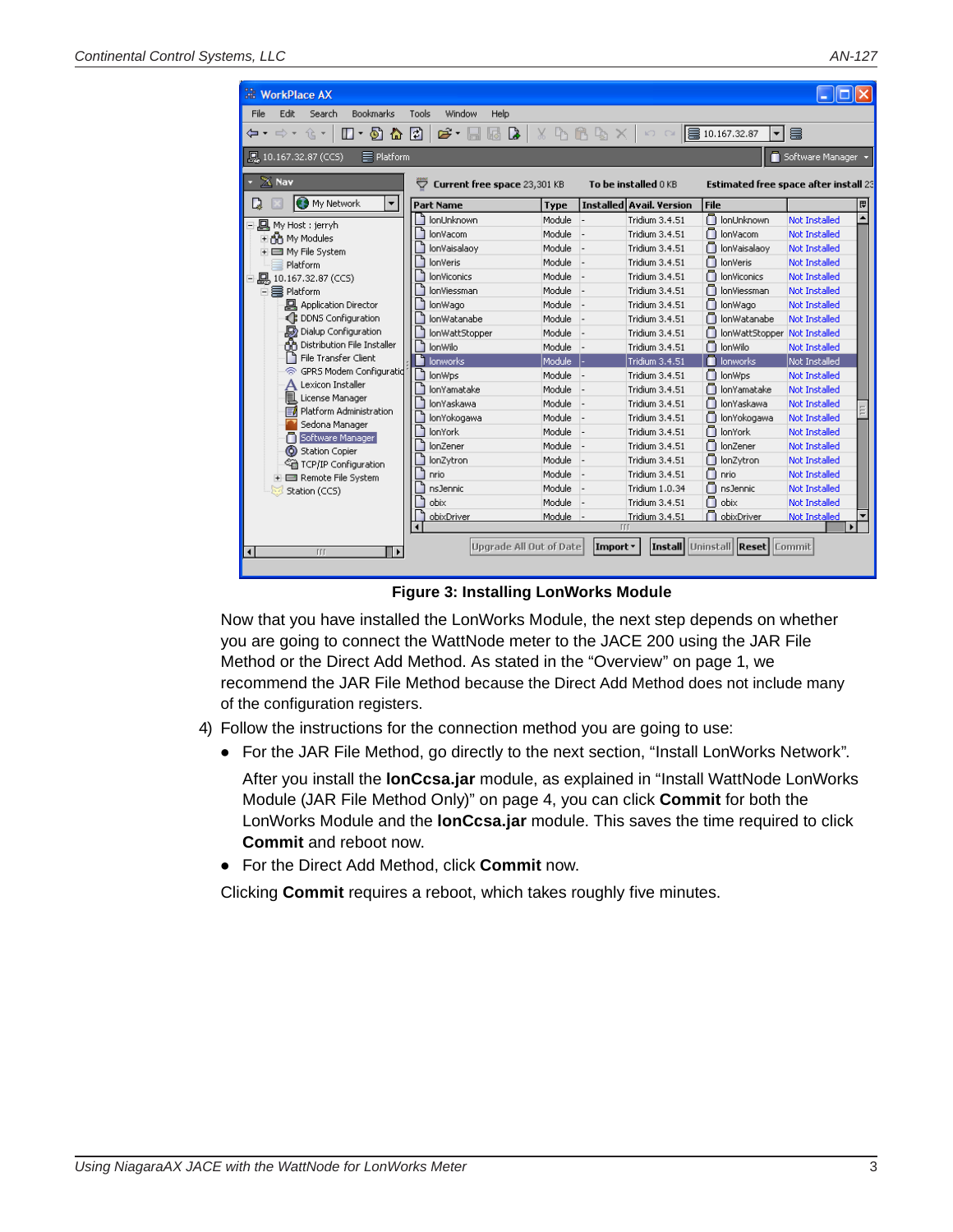# <span id="page-3-0"></span>**Install LonWorks Network**

- <span id="page-3-1"></span>1) In the **Palette** window, select the **lonworks** module. See [Figure 4.](#page-3-3)
- 2) Click and drag the **LonNetwork** to the **Drivers** folder on the **Station.**



#### <span id="page-3-3"></span>**Figure 4: Install LonNetwork**

- 3) Follow the instructions for the connection method you are going to use:
	- For the JAR File Method, go to the next section, "Install WattNode LonWorks Module [\(JAR File Method Only\)"](#page-3-2).
	- For the Direct Add Method, go to ["WattNode Meter Installation" on page 7.](#page-6-1)

## **Install WattNode LonWorks Module (JAR File Method Only)**

<span id="page-3-2"></span>If you are going to connect the WattNode meter to the JACE 200 using the JAR File Method, perform the steps in this section. If you are going to connect using the Direct Add Method, you can skip this section.

1) Obtain the WattNode LonWorks software module.

You can download it from this CCS website page: [http://www.ccontrolsys.com/w/Download\\_Niagara\\_AX\\_JACE\\_LonWorks\\_JAR\\_file](http://www.ccontrolsys.com/w/Download_Niagara_AX_JACE_LonWorks_JAR_file)

2) On your PC, place the file in your *<niagaraRel>***\modules** folder.

To determine the name of the Niagara release *<niagaraRel>* folder, go to the **Stations Platform>Software Manager,** right-click on a module (for example, **kitControl**) and select **Software Details.** See [Figure 5](#page-4-0).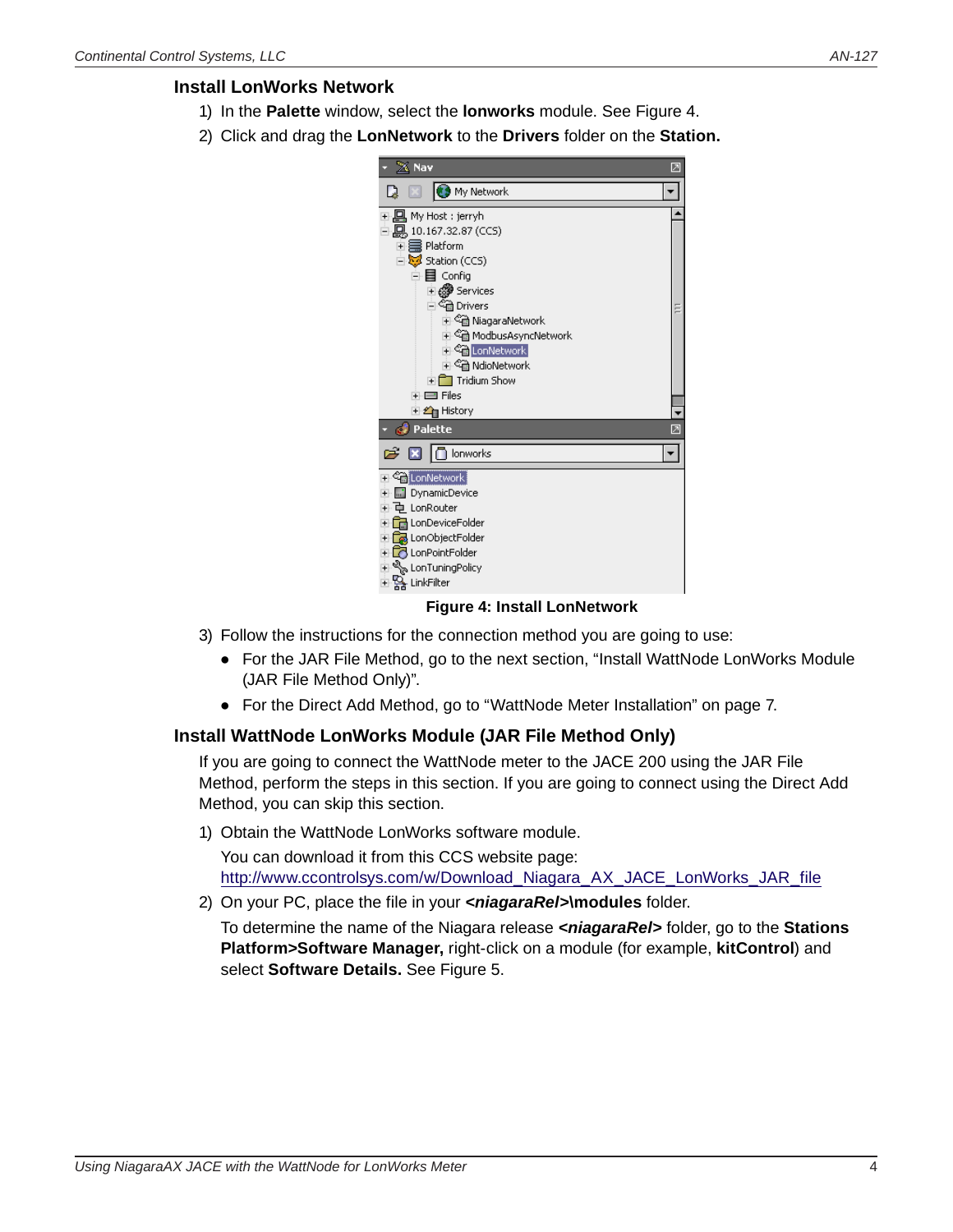| $\equiv$ Platform<br>L. 10.167.32.87 (CCS)          |                                    |             |                                        |                                          |                                                      | Software Manager      |
|-----------------------------------------------------|------------------------------------|-------------|----------------------------------------|------------------------------------------|------------------------------------------------------|-----------------------|
| $X$ Nav<br>◪                                        | Current free space 22,857 KB<br>▽  |             | To be installed 0 KB                   |                                          | <b>Estimated free space after install</b> 22,        |                       |
| <b>C.3</b> My Network<br>L)<br>$\blacktriangledown$ | <b>Part Name</b>                   | <b>Type</b> | <b>Installed Versil Avail, Version</b> |                                          | <b>File</b>                                          |                       |
| • Seatform<br>Ė                                     | email                              | Module      | Tridium 3.4.51                         | Tridium 3.4.51                           | ∩<br>email                                           | Up to Date            |
| <b>回</b> Application Director                       | file                               | Module      | Tridium 3.4.51                         | Tridium 3.4.51                           | $\cap$ file                                          | Up to Date            |
| <b>DDNS</b> Configuration<br>€                      | fonts                              | Module      | Tridium 3.4.51                         | Tridium 3.4.51                           | ∩<br>fonts                                           | Up to Date            |
| Dialup Configuration<br>场                           | fox                                | Module      | Tridium 3.4.51                         | Tridium 3.4.51                           | ∩<br>fox                                             | Up to Date            |
| Distribution File Installer                         | qx                                 | Module      | Tridium 3.4.51                         | Tridium 3.4.51                           | ∩<br>$\alpha$                                        | Up to Date            |
| File Transfer Client                                | history                            | Module      | Tridium 3.4.51                         | Tridium 3.4.51                           | n history                                            | Up to Date            |
| GPRS Modem Configura                                | historyFunc                        | Module      | Tridium 3.4.51                         | Tridium 3.4.51                           | historyFunc                                          | Up to Date            |
| Lexicon Installer<br>А                              | html                               | Module      | Tridium 3.4.51                         | Tridium 3.4.51                           | ∩<br>html                                            | Up to Date            |
| 圁<br>License Manager                                | hx                                 | Module      | Tridium 3.4.51                         | Tridium 3.4.51                           | ∩<br>hx                                              | Up to Date            |
| Platform Administration<br>≣í                       | SS<br>ibm-j9-gnx-ppc               | VM          |                                        |                                          | IBM Corporation 2IBM Corporation 2 nd ibm-j9-qnx-ppc | Up to Date            |
| Sedona Manager                                      | icons                              | Module      | Tridium 3.4.51                         | Tridium 3.4.51                           | ∩<br>icons                                           | Up to Date            |
| Software Manager                                    | jennic                             | Module      | Tridium 3.4.51                         | Tridium 3.4.51                           | $\Box$ jennic                                        | Up to Date            |
| ⊚<br><b>Station Copier</b><br>TCP/IP Configuration  | kitControl<br>Software Details     |             | 3.4.51                                 | Tridium 3.4.51                           | kitControl                                           | Up to Date            |
| Remote File System                                  | kitPx<br>Re-Install                |             | B.4.51                                 | Tridium 3.4.51                           | ∩<br>kitPx                                           | Up to Date            |
| Station (CCS)<br>▼                                  | kitPxDisplay<br>Uninstall          |             | B.4.51                                 | Tridium 3.4.51                           | kitPxDisplay                                         | Up to Date            |
| <b>III</b><br>٠                                     | kitPxHvac                          |             | B.4.51                                 | Tridium 3.4.51                           | h kitPxHvac                                          | Up to Date            |
| Palette<br>$\overline{\phantom{a}}$                 | kitPxR2<br>Upgrade All Out of Date |             | B.4.51                                 | Tridium 3.4.51                           | h kitPxR2                                            | Up to Date            |
|                                                     | lonCcsa                            |             |                                        | htal Contri Continental Contri 门 lonCcsa |                                                      | Up to Date            |
| Δ<br>chart<br>ದ<br>$\overline{\phantom{a}}$         | Commit<br>lonworks                 |             | B.4.51                                 | Tridium 3.4.51                           | ∩<br>lonworks                                        | Up to Date            |
| ٠<br>LineChart<br>œ                                 | Reset                              |             | $\Gamma$<br>TTT                        | $T \sim 100$<br>$\sim$                   | a                                                    | $\blacktriangleright$ |
| BarChart<br>$\overline{\phantom{0}}$                | <b>Upgrade All Out of Date</b>     |             | Import *                               |                                          | Re-Install  Uninstall  Reset  Commit                 |                       |

<span id="page-4-0"></span>**Figure 5: Select Module in Software Manager**

The **Software Details** pop-up window shows the **Path** for this module. See [Figure 6.](#page-4-1)

| Module kitPx<br><b>Description</b><br><b>Version</b><br><b>Status</b> | Library of General Purpose Widgets and Bindings<br><b>Installed</b><br>Tridium 3.4.51<br>OK<br>Processed for Jace Mon Feb 01 14:23:23 MST 2010 on JerryH | <b>Available</b><br>Tridium 3.4.51<br>OK<br>Not Processed |  |  |  |  |  |  |  |
|-----------------------------------------------------------------------|----------------------------------------------------------------------------------------------------------------------------------------------------------|-----------------------------------------------------------|--|--|--|--|--|--|--|
|                                                                       |                                                                                                                                                          |                                                           |  |  |  |  |  |  |  |
|                                                                       |                                                                                                                                                          |                                                           |  |  |  |  |  |  |  |
|                                                                       |                                                                                                                                                          |                                                           |  |  |  |  |  |  |  |
|                                                                       |                                                                                                                                                          |                                                           |  |  |  |  |  |  |  |
|                                                                       |                                                                                                                                                          |                                                           |  |  |  |  |  |  |  |
|                                                                       |                                                                                                                                                          |                                                           |  |  |  |  |  |  |  |
| <b>Installable File Details</b>                                       |                                                                                                                                                          |                                                           |  |  |  |  |  |  |  |
|                                                                       | Path C:\CCS\Niagara\Niagara-3.4.51\sw\3.4.51\kitPx.jar                                                                                                   |                                                           |  |  |  |  |  |  |  |
| 134.4 KB<br><b>Size</b>                                               |                                                                                                                                                          |                                                           |  |  |  |  |  |  |  |
|                                                                       |                                                                                                                                                          |                                                           |  |  |  |  |  |  |  |
| <b>Dependencies</b>                                                   |                                                                                                                                                          |                                                           |  |  |  |  |  |  |  |
| Software that "kitPx" requires:                                       |                                                                                                                                                          |                                                           |  |  |  |  |  |  |  |
| baja (Tridium 3.4)                                                    |                                                                                                                                                          |                                                           |  |  |  |  |  |  |  |
| bajaui (Tridium 3.4)                                                  |                                                                                                                                                          |                                                           |  |  |  |  |  |  |  |
| bql (Tridium 3.4)                                                     |                                                                                                                                                          |                                                           |  |  |  |  |  |  |  |
| control (Tridium 3.4)                                                 |                                                                                                                                                          |                                                           |  |  |  |  |  |  |  |
| converters (Tridium 3.4)                                              |                                                                                                                                                          |                                                           |  |  |  |  |  |  |  |
| file (Tridium 3.4)                                                    |                                                                                                                                                          |                                                           |  |  |  |  |  |  |  |
|                                                                       | OK                                                                                                                                                       |                                                           |  |  |  |  |  |  |  |

<span id="page-4-1"></span>**Figure 6: Software Details Window**

In this example, the main directory is **C:\CCS\Niagara\Niagara-3.4.51,** so the file would be placed in **C:\CCS\Niagara\Niagara-3.4.51\modules.**

- 3) Change the name of the WattNode LonWorks software module file to **lonCcsa.jar.**
- 4) Install the module onto the JACE using the **JACE Platform > Software Manager** window.
- 5) Click on the module **lonCcsa.**
- 6) Click on the **Install** button and then click on the **Commit** button at the bottom of the window. See [Figure 7](#page-5-0).

The JACE station reboots, which takes roughly five minutes.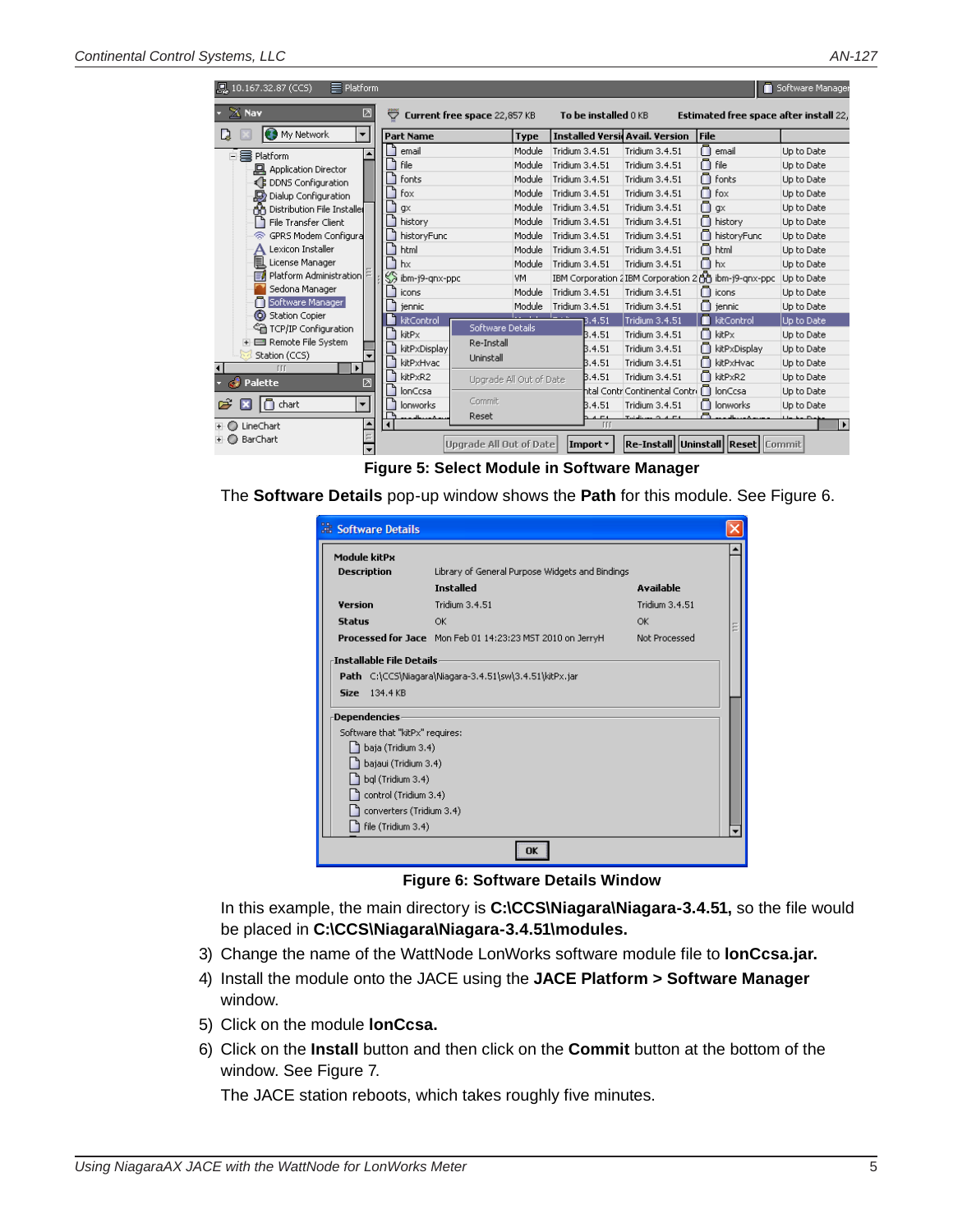| 10.167.32.87 (CCS)<br>$\equiv$ Platform                             |                          |                                   |        |                                 |                                    |      |                                              | Software Manager              |
|---------------------------------------------------------------------|--------------------------|-----------------------------------|--------|---------------------------------|------------------------------------|------|----------------------------------------------|-------------------------------|
| $\sim$ $\times$ Nav                                                 | ☑                        | Current free space 22,532 KB<br>▽ |        | To be installed 43 KB           |                                    |      | Estimated free space after install 22,489 KB |                               |
| My Network<br>L)                                                    | $\blacktriangledown$     | Part Name                         | Type   | <b>Installed Avail. Version</b> |                                    | File |                                              |                               |
| + 回<br>My Host : jerryh                                             | $\overline{\phantom{a}}$ | lonCcsa                           | Module |                                 | Continental Control Systems 3.4.51 |      | lonCcsa                                      | Install Continental Control 5 |
| $\exists$ $\Box$ , 10.167.32.87 (CCS)                               |                          | aaphp                             | Module | Tridium 3.4.51                  |                                    |      | aaphp                                        | <b>Not Installed</b>          |
| □ a Platform                                                        |                          | aapup                             | Module | Tridium 3.4.51                  |                                    |      | aapup                                        | <b>Not Installed</b>          |
| <b>回</b> Application Director                                       |                          | alarmRdb                          | Module | Tridium 3.4.51                  |                                    | ∩    | alarmRdb                                     | Not Installed                 |
| ₹ DDNS Configuration                                                |                          | andoverAC256                      | Module | Tridium 3.4.51                  |                                    | n    | andoverAC256                                 | <b>Not Installed</b>          |
| Dialup Configuration                                                |                          | andoverInfinity                   | Module | Tridium 3.4.51                  |                                    | O    | andoverInfinity                              | <b>Not Installed</b>          |
| An Distribution File Installer                                      |                          | harnetws                          | Module | Tridium 3.4.51                  |                                    | o    | harnetws                                     | Not Installed                 |
| File Transfer Client                                                |                          | csmarbase                         | Module | Tridium 3.4.51                  |                                    | n    | csmarbase                                    | Not Installed                 |
| S GPRS Modem Configuration                                          |                          | demoAppliance                     | Module | Tridium 3.4.51                  |                                    |      | demoAppliance                                | Not Installed                 |
| Lexicon Installer                                                   |                          | P<br>demoChotchkie                | Module | Tridium 3.4.51                  |                                    | n    | demoChotchkie                                | <b>Not Installed</b>          |
| 凬<br>License Manager                                                |                          | devHttpDriver                     | Module | Tridium 3.4.51                  |                                    | o    | devHttpDriver                                | <b>Not Installed</b>          |
| <b>FA</b> Platform Administration                                   |                          | devIpDriver                       | Module | Tridium 3.4.51                  |                                    |      | devIpDriver                                  | <b>Not Installed</b>          |
| Sedona Manager                                                      |                          | P<br>devkit                       | Module | Tridium 3.4.51                  |                                    |      | n devkit                                     | Not Installed                 |
| Software Manager                                                    |                          | devSerialDriver                   | Module | Tridium 3.4.51                  |                                    | n    | devSerialDriver                              | <b>Not Installed</b>          |
| (6) Station Copier                                                  |                          | devVideoDriver                    | Module | Tridium 3.4.51                  |                                    |      | devVideoDriver                               | <b>Not Installed</b>          |
| <sup>C</sup> in TCP/IP Configuration<br><b>E</b> Remote File System |                          | docAapup                          | Module | Tridium 3.4.51                  |                                    | ∩    | docAapup                                     | <b>Not Installed</b>          |
| Station (CCS)                                                       |                          | docBacnet                         | Module | Tridium 3.4.51                  |                                    | o    | docBacnet                                    | <b>Not Installed</b>          |
| + 目 Config                                                          |                          | docBasicdriver                    | Module | Tridium 3.4.51                  |                                    | n    | docBasicdriver                               | Not Installed                 |
| $\overline{+}$ $\overline{=}$ Files                                 |                          | docCodeExamples                   | Module | Tridium 3.4.51                  |                                    | n    | docCodeExamples                              | <b>Not Installed</b>          |
| $\pm 2$ History                                                     |                          | docDevDriver                      | Module | Tridium 3.4.51                  |                                    | n    | docDevDriver                                 | Not Installed                 |
|                                                                     | ∓                        | docDeveloper                      | Module | Tridium 3.4.51                  |                                    | o    | docDeveloper                                 | <b>Not Installed</b>          |
| Palette<br>- 61                                                     | 团                        | docDrivers                        | Module | Tridium 3.4.51                  |                                    | o    | docDrivers                                   | <b>Not Installed</b>          |
| $\Box$ lonCcs<br>õ<br>x                                             | $\overline{\phantom{a}}$ | Ľ<br>docDust                      | Module | Tridium 3.4.51                  |                                    |      | docDust                                      | Not Installed                 |
|                                                                     |                          | docEngNotes                       | Module | Tridium 3.4.51                  |                                    |      | docEngNotes                                  | Not Installed                 |
| F- a WNFT10                                                         |                          |                                   |        |                                 | <b>III</b>                         |      |                                              |                               |
| <b>E-</b> WNFT102                                                   | $\frac{1}{2}$            |                                   |        | Upgrade All Out of Date         | $ $ Import $\tau$                  |      | Cancel Install Uninstall Reset Commit        |                               |

**Figure 7: Module Install and Commit**

7) After the station reboots, click on the **Open Folder** icon in the **Palette** window. See [Figure 8.](#page-5-1)

<span id="page-5-0"></span>

| Palette<br>⊡      |
|-------------------|
| kitControl        |
| Open Palette ette |
| Alarm             |
| Constants         |
| Conversion        |
| Energy            |
| <b>HVAC</b>       |
| Latches           |
| Logic             |
| Math              |
| Selects           |
| String            |
| Timer             |
| Util              |

<span id="page-5-1"></span>**Figure 8: Open Palette**

8) In the **Open Palette** pop-up window, select the **lonCcsa** module, and click **OK.**

| <b>22 Open Palette</b>               |                                        |   |
|--------------------------------------|----------------------------------------|---|
| Select one or more palettes to open: | Browse                                 |   |
| Module                               | <b>Description</b>                     | 臣 |
| lonCarel                             | Carel LonDevices                       |   |
| <b>lonCarrier</b>                    | Carrier LonDevices                     |   |
| lonCcs                               | <b>Ccs LonDevices</b>                  |   |
| lonCcsa                              | Energy Monitoring Device, CCS WattNode |   |
| lonCeag                              | Ceag LonDevices                        |   |
| lonCiac                              | Ciac LonDevices                        |   |
| lonCircon                            | Circon LonDevices                      |   |
| lonCircon2                           | Circon2 LonDevices                     |   |
|                                      | <b>TTT</b>                             |   |
|                                      | OK<br>Cancel                           |   |

**Figure 9: Open Palette Window**

The available types of Lon Devices from CCS should now appear in the **Palette** window as shown in [Figure 10](#page-6-2).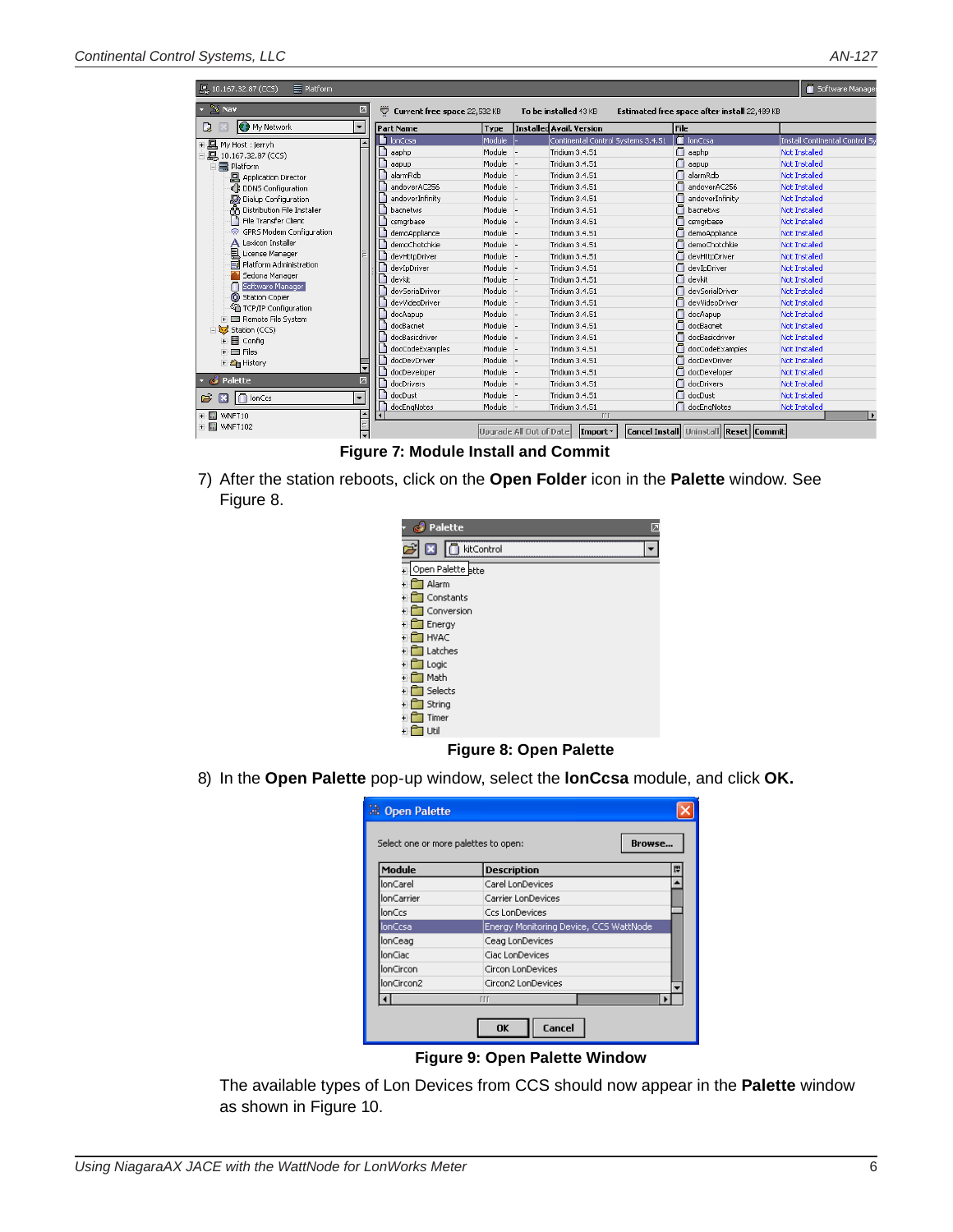| Palette           |  |
|-------------------|--|
| nonCcsa<br>63 R I |  |
| WNC-FT-Plus       |  |
| WNC-FT-B          |  |
| WNC-FT-BI         |  |
| WNC-FT-Log        |  |
| WNA-FT10          |  |
| WNB-FT-Plus       |  |

### <span id="page-6-2"></span>**Figure 10: CSS Lon Devices**

<span id="page-6-0"></span>[Figure 11](#page-6-3) lists the WattNode model numbers associated with the CCS Lon Devices in the **Palette** window.

| <b>CCS Lon Device Names</b> | <b>Model Name</b>                                               | <b>Model Numbers</b>   |
|-----------------------------|-----------------------------------------------------------------|------------------------|
| <b>WNC-FT-Plus</b>          | WattNode Plus for LonWorks                                      | WNC-xx-xxx-FT10        |
| WNC-FT-B                    | WattNode Plus for LonWorks, Option B                            | WNC-xx-xxx-FT10 Opt B  |
| WNC-FT-BI                   | WattNode Plus for LonWorks, Option BI                           | WNC-xx-xxx-FT10 Opt BI |
| WNC-FT-Log                  | WattNode Logger for LonWorks                                    | WNC-xx-xxx-FT10-L      |
| WNA-FT10                    | WattNode for LonWorks (WNA Series) -<br>no longer in production | WNA-xx-xxx-FT10        |
| <b>WNB-FT-Plus</b>          | WattNode for LonWorks (WNB Series) -<br>no longer in production | WNB-xx-xxx-FT10        |
|                             |                                                                 |                        |

#### <span id="page-6-3"></span>**Figure 11: CCS Lon Device Details**

# **WattNode Meter Installation**

# <span id="page-6-1"></span>**Connect and Discover Device**

In this example, a **WNC-FT-BI** device is used.

- 1) Connect the meter's network wires to the JACE. Refer to JACE connections in [Figure 1](#page-0-0)  [on page 1](#page-0-0).
- 2) Power up the WattNode meter.
- 3) Discover the device by:
	- Opening the **Lon Device Manager.**
	- Drilling down to the **LonNetwork** folder shown in [Figure 12](#page-7-0).
	- Right-clicking on **LonNetwork > Views > Lon Device Manager.**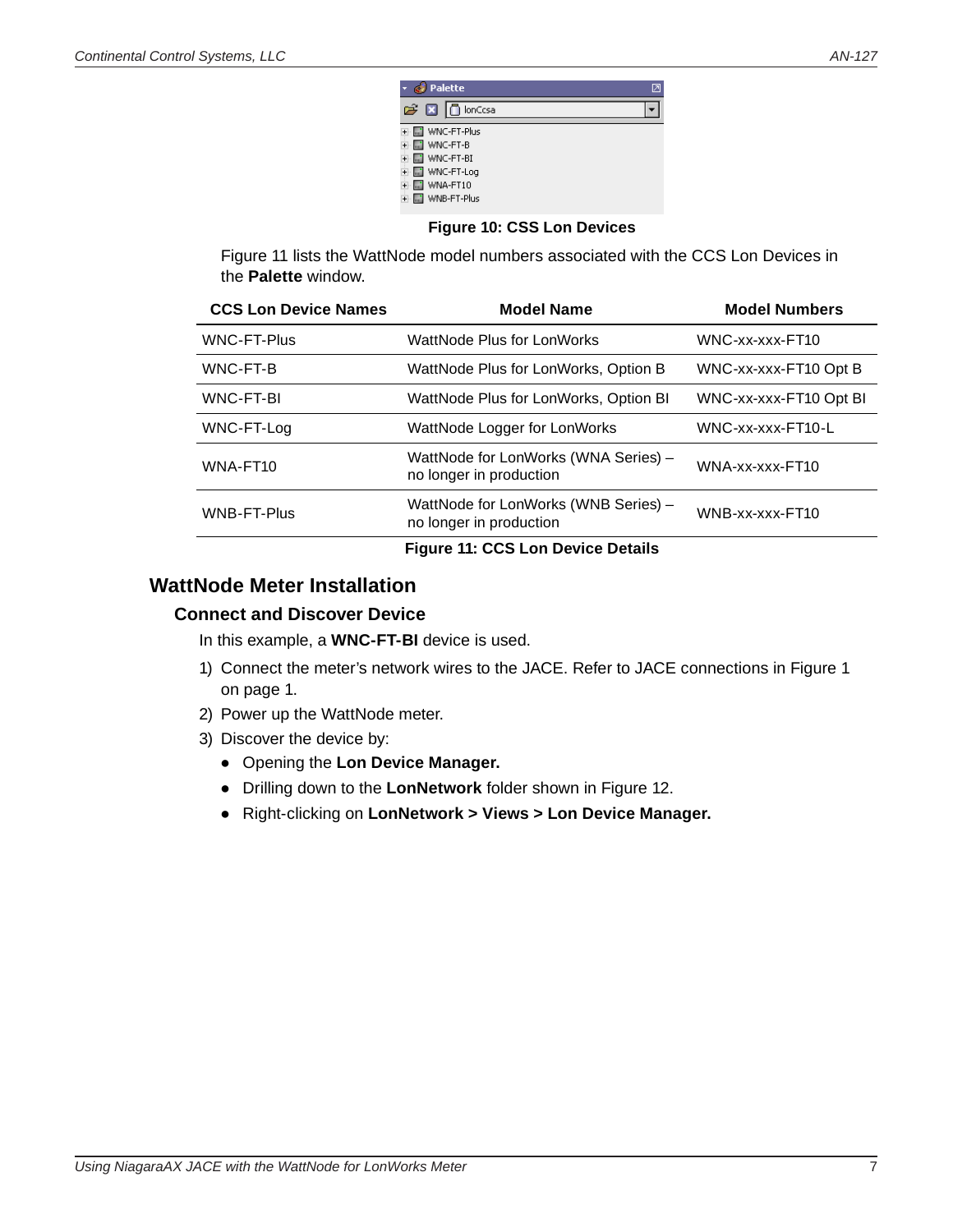| <b>WorkPlace AX</b>                                                                                                                                                                                                                                                                                                                                                                                                                      |                                                                                                                                                                                                      |                          |                                                                                                                                                                                                                                                                                                      |                      |               |                   |                    | ∥⊡∥X      |  |
|------------------------------------------------------------------------------------------------------------------------------------------------------------------------------------------------------------------------------------------------------------------------------------------------------------------------------------------------------------------------------------------------------------------------------------------|------------------------------------------------------------------------------------------------------------------------------------------------------------------------------------------------------|--------------------------|------------------------------------------------------------------------------------------------------------------------------------------------------------------------------------------------------------------------------------------------------------------------------------------------------|----------------------|---------------|-------------------|--------------------|-----------|--|
| File<br>Edit<br>Search<br><b>Bookmarks</b>                                                                                                                                                                                                                                                                                                                                                                                               | Tools                                                                                                                                                                                                | Window<br>Manager        | Help                                                                                                                                                                                                                                                                                                 |                      |               |                   |                    |           |  |
| $X \oplus \bigoplus \mathbb{Q} \subset X \mid \circlearrowright \circ \mid \bigcirc \mathbb{Q} \equiv$<br>$\Box$ + $\Box$ + $\Box$<br>$\mathbf{B} \cdot \mathbf{B}$<br>$\begin{array}{c c c c c} \hline \mathbf{a} & \mathbf{b} & \mathbf{c} \end{array}$<br>⇦▾ ⇨▾ ⇪▾│                                                                                                                                                                   |                                                                                                                                                                                                      |                          |                                                                                                                                                                                                                                                                                                      |                      |               |                   |                    |           |  |
| ■ 10.167.32.87 (CCS)                                                                                                                                                                                                                                                                                                                                                                                                                     | Station (CCS)<br>$\equiv$ Config<br><b>SE</b> Drivers<br>O Driver Manager                                                                                                                            |                          |                                                                                                                                                                                                                                                                                                      |                      |               |                   |                    |           |  |
| $26$ Nav                                                                                                                                                                                                                                                                                                                                                                                                                                 | ☑                                                                                                                                                                                                    | <b>Driver Manager</b>    |                                                                                                                                                                                                                                                                                                      |                      |               |                   |                    | 4 objects |  |
| My Network<br>D                                                                                                                                                                                                                                                                                                                                                                                                                          | $\overline{\phantom{a}}$                                                                                                                                                                             | <b>Name</b>              |                                                                                                                                                                                                                                                                                                      | <b>Type</b>          | <b>Status</b> | <b>Enabled</b>    | <b>Fault Cause</b> | 同         |  |
|                                                                                                                                                                                                                                                                                                                                                                                                                                          |                                                                                                                                                                                                      | └ NiagaraNetwork         |                                                                                                                                                                                                                                                                                                      | Niagara Network      | $\{ok\}$      | true              |                    |           |  |
| 白鳳, 10.167.32.87 (CCS)                                                                                                                                                                                                                                                                                                                                                                                                                   |                                                                                                                                                                                                      |                          | <sup>က္</sup> ျဲ့ ModbusAsyncNetwork                                                                                                                                                                                                                                                                 | Modbus Async Network | $\{ok\}$      | true              |                    |           |  |
| Platform                                                                                                                                                                                                                                                                                                                                                                                                                                 |                                                                                                                                                                                                      | <sup>3</sup> LonNetwork  |                                                                                                                                                                                                                                                                                                      | Lon Network          | $\{ok\}$      | true              |                    |           |  |
| Station (CCS)<br>目 Config                                                                                                                                                                                                                                                                                                                                                                                                                |                                                                                                                                                                                                      | <sup>3</sup> NdioNetwork |                                                                                                                                                                                                                                                                                                      | Ndio Network         | $\{ok\}$      | true              |                    |           |  |
| <b>⊞ @ Services</b><br>⊟ <sup>€</sup> in Drivers<br>⊞ < a NiagaraNetwork<br>中 a ModbusAsyncNetwork<br>由 命 LonNetworl<br>由 Sm NdioNetwo<br>$\overline{+}\overline{+}$ Tridium Show<br><b>Ellen</b> Eilen<br>$\overline{111}$<br>$\left  \right $<br><b>C</b> Palette<br>□ lonCcsa<br>õ<br>×<br>in WNC-FT-Plus<br>$+$<br>WNC-FT-B<br>$+$<br>E- MWNC-FT-BI<br><b>M</b> WNC-FT-Log<br>$\left  + \right $<br>MNA-FT10<br>$+$<br>由 MNB-FT-Plus | <b>Views</b><br>Actions<br>New<br>x<br>Cut<br>ᡗᡃᢩᡖ сору<br><b>R</b> Paste<br><b>PA</b> Paste Special<br>D <sub>an</sub> Duplicate<br>$\times$ Delete<br>dd Find<br>Link Mark<br>Link From<br>Link To |                          | <b>o</b> Lon Device Manager<br>T Lon Router Manager<br><b>Q</b> Lon Link Manager<br>T Lon Utilities Manager<br>目 Property Sheet<br><b>T</b> Wire Sheet<br>Category Sheet<br>Slot Sheet<br><b>图 Link Sheet</b><br>5 <sup>6</sup> New View<br>? Guide Help<br>ಶಿ<br>Bajadoc Help<br><b>总</b> Spy Local |                      | <b>Q</b> New  | $\mathbb{F}$ Edit |                    | Ø         |  |

### <span id="page-7-0"></span>**Figure 12: Open Lon Device Manager**

4) Click on the **Discover** button. See [Figure 13.](#page-7-1)

The device shows up in the upper **Discovered** window in the **Unconfigured** state. In this example, the **Neuron Id** is **04 a3 19 2c 04 00.**

| <b>NorkPlace AX</b>                             |                                                                                                                          |                              |                     |                                  |                         |                                                                                                                                                                                                                                                                                                                                                                                                                                        |
|-------------------------------------------------|--------------------------------------------------------------------------------------------------------------------------|------------------------------|---------------------|----------------------------------|-------------------------|----------------------------------------------------------------------------------------------------------------------------------------------------------------------------------------------------------------------------------------------------------------------------------------------------------------------------------------------------------------------------------------------------------------------------------------|
| Search<br>Bookmarks<br>Tools<br>File<br>Edit    | Window<br>Help<br>Manager                                                                                                |                              |                     |                                  |                         |                                                                                                                                                                                                                                                                                                                                                                                                                                        |
| ⇦▾ ⇨▾ ⇪▾│<br>$\Box$ + $\Box$ + $\Box$           | $\mathbf{B} \cdot \mathbf{B}$<br>$\begin{array}{c c c c c} \hline \textbf{a} & \textbf{b} & \textbf{c} \end{array}$<br>區 | $8$ b $6$ b $\times$ $ $     | $E$ $E$             |                                  |                         | $\begin{array}{ccccccccccccccccc} \mathbb{C} & \mathbb{C} & \mathbb{C} & \mathbb{C} & \mathbb{C} & \mathbb{C} & \mathbb{C} & \mathbb{C} & \mathbb{C} & \mathbb{C} & \mathbb{C} & \mathbb{C} & \mathbb{C} & \mathbb{C} & \mathbb{C} & \mathbb{C} & \mathbb{C} & \mathbb{C} & \mathbb{C} & \mathbb{C} & \mathbb{C} & \mathbb{C} & \mathbb{C} & \mathbb{C} & \mathbb{C} & \mathbb{C} & \mathbb{C} & \mathbb{C} & \mathbb{C} & \mathbb{C}$ |
| Station (CCS)<br>. 10.167.32.87 (CCS)           | $\equiv$ Config<br><b>SE</b> Drivers                                                                                     | <b>**</b> LonNetwork         |                     |                                  |                         | <b>Q.</b> Lon Device Manager                                                                                                                                                                                                                                                                                                                                                                                                           |
| $\mathbb{X}$ Nav<br>☑                           | <b>O dü</b> Lon Discover                                                                                                 |                              |                     |                                  |                         | ×<br>Success >>                                                                                                                                                                                                                                                                                                                                                                                                                        |
| My Network<br>$\overline{\phantom{0}}$<br>D     | <b>Discovered</b>                                                                                                        |                              |                     |                                  |                         | 1 objects                                                                                                                                                                                                                                                                                                                                                                                                                              |
| ٠                                               | <b>State</b>                                                                                                             | <b>Subnet</b><br><b>Node</b> | Manufacturer        | Program Id                       | <b>Neuron Id</b>        | 티                                                                                                                                                                                                                                                                                                                                                                                                                                      |
| Platform                                        | In Unconfigured<br>$\overline{0}$                                                                                        | lo.                          | Continental Control | 90 00 22 15 00 0a 04 0b          | 04 a3 19 2c 04 00       |                                                                                                                                                                                                                                                                                                                                                                                                                                        |
| 白烟 Station (CCS)                                |                                                                                                                          |                              |                     |                                  |                         |                                                                                                                                                                                                                                                                                                                                                                                                                                        |
| 目 Config<br><b>⊞ @ Services</b>                 |                                                                                                                          |                              |                     |                                  |                         |                                                                                                                                                                                                                                                                                                                                                                                                                                        |
| ⊟ <sup>2</sup> भी Drivers                       |                                                                                                                          |                              |                     |                                  |                         |                                                                                                                                                                                                                                                                                                                                                                                                                                        |
| + Cm NiagaraNetwork                             |                                                                                                                          |                              |                     |                                  |                         |                                                                                                                                                                                                                                                                                                                                                                                                                                        |
| F Cin ModbusAsyncNetwork                        |                                                                                                                          |                              |                     | rrr                              |                         |                                                                                                                                                                                                                                                                                                                                                                                                                                        |
| 由 命 LonNetwork<br><b>E</b> △ NdioNetwork        | <b>Database</b>                                                                                                          |                              |                     |                                  |                         | 2 objects                                                                                                                                                                                                                                                                                                                                                                                                                              |
| $\overline{+}\overline{+}$ Tridium Show         | Name                                                                                                                     | <b>Type</b>                  | <b>State</b>        | <b>Node</b>                      | <b>Program Id</b>       | 問<br><b>Neuron Id</b>                                                                                                                                                                                                                                                                                                                                                                                                                  |
| ma pilot<br>TIT                                 | Local Lon Device                                                                                                         |                              | Local Lon Device    | Config Online<br>127             | 90 00 8e 01 03 80 00 03 | 04 da df c7 02 00                                                                                                                                                                                                                                                                                                                                                                                                                      |
| $\overline{\mathbf{f}}$<br>Palette<br>الکه<br>⊠ | WNC-3Y-208-FT10L-SN27333 LonDevice                                                                                       |                              |                     | Config Online<br>$\overline{7}$  |                         |                                                                                                                                                                                                                                                                                                                                                                                                                                        |
|                                                 |                                                                                                                          |                              |                     |                                  |                         |                                                                                                                                                                                                                                                                                                                                                                                                                                        |
| □ lonCcsa<br>$\overline{\phantom{a}}$<br>Ê<br>B |                                                                                                                          |                              |                     |                                  |                         |                                                                                                                                                                                                                                                                                                                                                                                                                                        |
| + a WNC-FT-Plus                                 |                                                                                                                          |                              |                     |                                  |                         |                                                                                                                                                                                                                                                                                                                                                                                                                                        |
| MNC-FT-B<br>$+$                                 | $\blacktriangleleft$                                                                                                     |                              | TTT                 |                                  |                         | $\blacktriangleright$                                                                                                                                                                                                                                                                                                                                                                                                                  |
| <b>ENGINE WNC-FT-BI</b>                         |                                                                                                                          |                              |                     |                                  |                         |                                                                                                                                                                                                                                                                                                                                                                                                                                        |
| <b>M</b> WNC-FT-Log<br>$+$<br>中国 WNA-FT10       | New Folder                                                                                                               | $\mathbb{Q}$ New             | <b>国</b> Edit       | <b>OG</b> Discover               | <b>C</b> Cancel         | A Match<br>← Add                                                                                                                                                                                                                                                                                                                                                                                                                       |
| 由 图 WNB-FT-Plus                                 |                                                                                                                          | <b>Commission</b>            | î.<br>Replace       | <b>C</b> <sub>d</sub> Quik Learn | AppDownLoad             |                                                                                                                                                                                                                                                                                                                                                                                                                                        |
|                                                 |                                                                                                                          |                              |                     |                                  |                         |                                                                                                                                                                                                                                                                                                                                                                                                                                        |
| Discover: Start the discovery process           |                                                                                                                          |                              |                     |                                  |                         | Ø                                                                                                                                                                                                                                                                                                                                                                                                                                      |

#### <span id="page-7-1"></span>**Figure 13: Discover Device**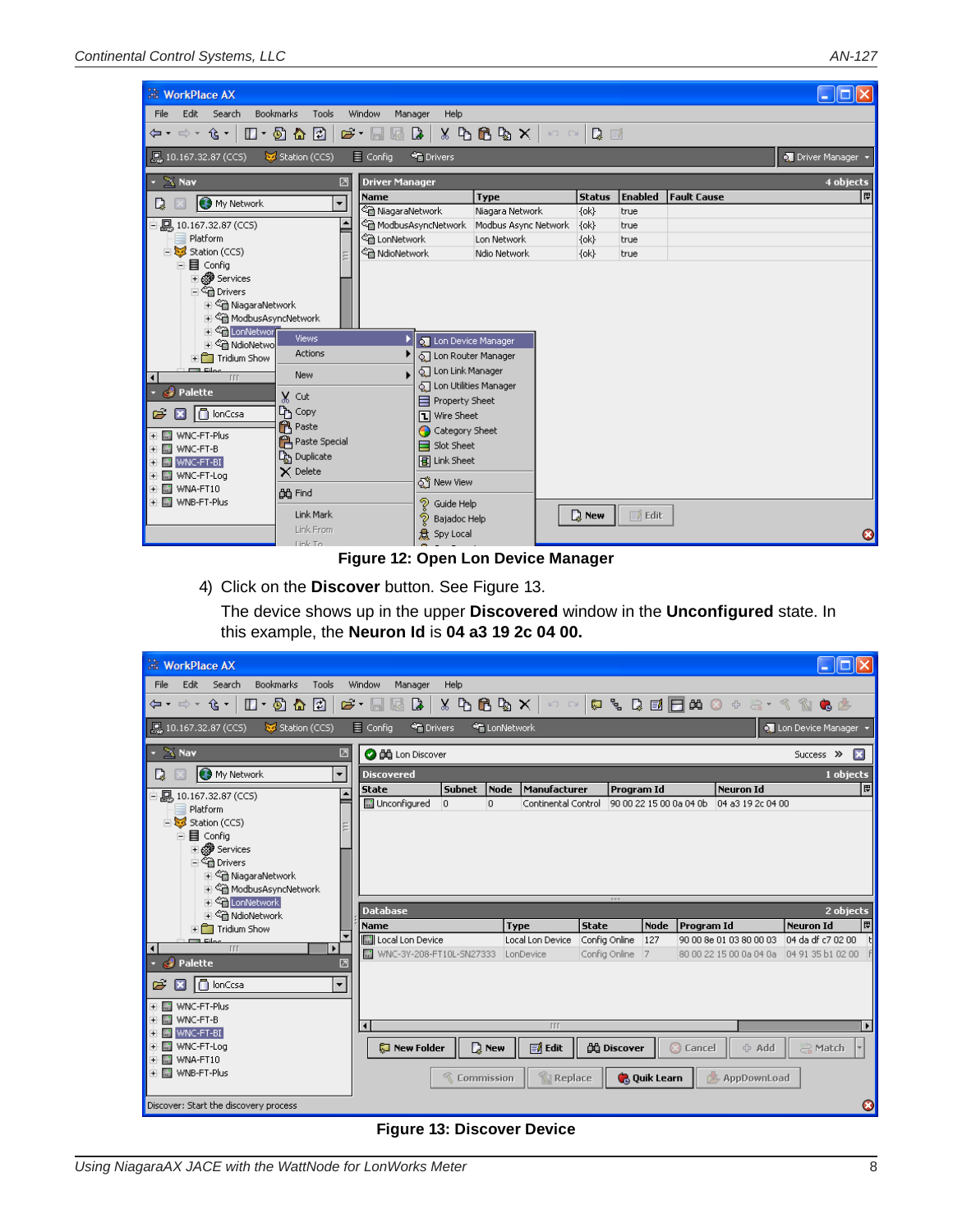- <span id="page-8-0"></span>5) Follow the instructions for the connection method you have selected:
	- For the JAR File Method, go to the next section, ["Add Device JAR File Method".](#page-8-1)
	- For the Direct Add Method, go to ["Add Device Direct Add Method" on page 10.](#page-9-1)

## **Add Device – JAR File Method**

<span id="page-8-1"></span>This method uses the WattNode LonWorks Module JAR file downloaded to the JACE in ["Install WattNode LonWorks Module \(JAR File Method Only\)" on page 4.](#page-3-2) The method allows access to all the points in the device. It also conveniently groups the points into folders.

The WattNode meter used in this example is the WNC-FT-BI.

1) From the **Palette** window, click on the **WNC-FT-BI** device and drag it into the **Database** window. See [Figure 14.](#page-8-2)

| <b>E</b> WorkPlace AX                                                                                                                                                                                                                                                                                                                                                                                                                                                                                                                          |                                       |                              |                                     |                               |                                  |                                                                  |                                            |  |  |
|------------------------------------------------------------------------------------------------------------------------------------------------------------------------------------------------------------------------------------------------------------------------------------------------------------------------------------------------------------------------------------------------------------------------------------------------------------------------------------------------------------------------------------------------|---------------------------------------|------------------------------|-------------------------------------|-------------------------------|----------------------------------|------------------------------------------------------------------|--------------------------------------------|--|--|
| <b>Bookmarks</b><br>Edit<br>Search<br>Tools<br>Window<br>Help<br>File<br>Manager                                                                                                                                                                                                                                                                                                                                                                                                                                                               |                                       |                              |                                     |                               |                                  |                                                                  |                                            |  |  |
| $\begin{array}{ccccccccccccccccc} \mathbf{Q} & \mathbf{Q} & \mathbf{Y} & \mathbf{Y} & \mathbf{Y} & \mathbf{Y} & \mathbf{X} & \mathbf{X} & \mathbf{Y} & \mathbf{X} & \mathbf{Y} & \mathbf{X} & \mathbf{Y} & \mathbf{X} & \mathbf{Y} & \mathbf{X} & \mathbf{Y} & \mathbf{X} & \mathbf{Y} & \mathbf{Y} & \mathbf{Y} & \mathbf{Y} & \mathbf{Y} & \mathbf{Y} & \mathbf{Y} & \mathbf{Y} & \mathbf{Y} & \mathbf{Y} & \mathbf{Y} & \mathbf{Y}$<br>⇦▾ ⇨▾ ⇪▾<br>$\Box$ + $\Box$ + $\Box$<br>☞<br>$X \oplus B \oplus X$<br>B.<br>F<br>$R_2 \cap R_1$<br>H |                                       |                              |                                     |                               |                                  |                                                                  |                                            |  |  |
| $\equiv$ Config<br>■ 10.167.32.87 (CCS)<br><b>SE</b> Drivers<br>Station (CCS)<br><sup>命</sup> LonNetwork<br><b>Q</b> Lon Device Manager                                                                                                                                                                                                                                                                                                                                                                                                        |                                       |                              |                                     |                               |                                  |                                                                  |                                            |  |  |
| $\mathbb{X}$ Nav<br>团                                                                                                                                                                                                                                                                                                                                                                                                                                                                                                                          | <b>O</b> dig Lon Discover             |                              |                                     |                               |                                  |                                                                  | ×<br>Success >>                            |  |  |
| $\overline{\phantom{0}}$<br><b>B</b> My Network<br>L)                                                                                                                                                                                                                                                                                                                                                                                                                                                                                          | <b>Discovered</b>                     |                              |                                     |                               |                                  |                                                                  | 1 objects                                  |  |  |
| 鳳<br>10.167.32.87 (CCS)                                                                                                                                                                                                                                                                                                                                                                                                                                                                                                                        | <b>State</b><br>in Unconfigured<br>D. | Node<br><b>Subnet</b><br>lo. | Manufacturer<br>Continental Control | Program Id                    |                                  | <b>Neuron Id</b><br>90 00 22 15 00 0a 04 0b<br>04 a3 19 2c 04 00 | 同                                          |  |  |
| Platform<br>Station (CCS)                                                                                                                                                                                                                                                                                                                                                                                                                                                                                                                      |                                       |                              |                                     |                               |                                  |                                                                  |                                            |  |  |
| ·目 Config<br>$\overline{ }$                                                                                                                                                                                                                                                                                                                                                                                                                                                                                                                    |                                       |                              |                                     |                               |                                  |                                                                  |                                            |  |  |
| <b>⊞ @ Services</b>                                                                                                                                                                                                                                                                                                                                                                                                                                                                                                                            |                                       |                              |                                     |                               |                                  |                                                                  |                                            |  |  |
| 白 <sup>4</sup> Drivers                                                                                                                                                                                                                                                                                                                                                                                                                                                                                                                         |                                       |                              |                                     |                               |                                  |                                                                  |                                            |  |  |
| i < <a> Ga<br/> NiagaraNetwork<br/> RiagaraNetwork<br/> RiagaraNetwork<br/> RiagaraNetwork<br/> RiagaraNetwork<br/> RiagaraNetwork<br/> RiagaraNetwork<br/> RiagaraNetwork<br/> RiagaraNetwork<br/> RiagaraNetwork<b<br>i &lt;&lt;<a> <sup>&lt; C</sup><br/> ModbusAsyncNetwork</a></b<br></a>                                                                                                                                                                                                                                                 |                                       |                              |                                     |                               |                                  |                                                                  |                                            |  |  |
| 由 G LonNetwork                                                                                                                                                                                                                                                                                                                                                                                                                                                                                                                                 |                                       |                              |                                     | rrr                           |                                  |                                                                  |                                            |  |  |
| □ <sup>全</sup> NdioNetwork                                                                                                                                                                                                                                                                                                                                                                                                                                                                                                                     | <b>Database</b>                       |                              |                                     |                               |                                  |                                                                  | 3 objects                                  |  |  |
| $\mathbf{F}$ Tridium Show<br>ma star                                                                                                                                                                                                                                                                                                                                                                                                                                                                                                           | <b>Name</b><br>I Local Lon Device     |                              | <b>Type</b><br>Local Lon Device     | <b>State</b><br>Config Online | <b>Node</b><br>127               | Program Id<br>90 00 8e 01 03 80 00 03                            | 同<br><b>Neuron Id</b><br>04 da df c7 02 00 |  |  |
| TIT<br>$\overline{\mathbf{A}}$<br>Þ                                                                                                                                                                                                                                                                                                                                                                                                                                                                                                            | WNC-3Y-208-FT10L-SN27333              |                              | LonDevice                           | Config Online                 | 7                                | 80 00 22 15 00 0a 04 0a                                          | 04 91 35 b1 02 00                          |  |  |
| Palette<br><b>O</b><br>囨                                                                                                                                                                                                                                                                                                                                                                                                                                                                                                                       | <b>M</b> WNC-FT-BI                    |                              | LonDevice                           | Unknown                       | 11                               | 90 00 22 15 00 0a 04 0b                                          | 00 00 00 00 00 00                          |  |  |
| <b>D</b> lonCcsa<br>$\overline{\phantom{a}}$<br>Ê<br>×                                                                                                                                                                                                                                                                                                                                                                                                                                                                                         |                                       |                              |                                     |                               |                                  |                                                                  |                                            |  |  |
| WNC-FT-Plus<br><b>COL</b>                                                                                                                                                                                                                                                                                                                                                                                                                                                                                                                      |                                       |                              |                                     |                               |                                  |                                                                  |                                            |  |  |
| WNC-FT-B<br>$\mathbf{m}$                                                                                                                                                                                                                                                                                                                                                                                                                                                                                                                       |                                       |                              |                                     |                               |                                  |                                                                  |                                            |  |  |
| WNC-FT-BI<br>E.                                                                                                                                                                                                                                                                                                                                                                                                                                                                                                                                | $\blacksquare$                        |                              | TTT                                 |                               |                                  |                                                                  | $\mathbf{E}$                               |  |  |
| WNC-FT-Log<br>m.<br>WNA-FT10<br>m.                                                                                                                                                                                                                                                                                                                                                                                                                                                                                                             | New Folder                            | <b>D</b> New                 | <b>国</b> Edit                       | <b>OG</b> Discover            |                                  | <b>C</b> Cancel                                                  | ← Add<br>Match<br>ð                        |  |  |
| + ■ WNB-FT-Plus                                                                                                                                                                                                                                                                                                                                                                                                                                                                                                                                |                                       | <b>Commission</b>            | Ŵ.<br>Replace                       |                               | <b>C</b> <sub>d</sub> Quik Learn | AppDownLoad                                                      |                                            |  |  |
|                                                                                                                                                                                                                                                                                                                                                                                                                                                                                                                                                |                                       |                              |                                     |                               |                                  |                                                                  | Ø                                          |  |  |

**Figure 14: Add Device from Palette to Lon Database**

2) Assign the device in the **Discovered** window to the WNC-FT-BI device in the **Database** window by clicking on the **WNC-FT-BI** device in the **Database** window then clicking on the **Commission** button.

The **Commission** pop up window appears. See [Figure 15.](#page-8-3)

3) Enter the **Neuron ID** of the unconfigured device and click **Apply** button.

As an alternative to clicking the **Apply** button, click the **Service Pin** button and then press the service pin on the Lon device.

<span id="page-8-2"></span>

| <b>Commission</b>           |                    |
|-----------------------------|--------------------|
| Neuron ID 04 a3 19 2c 04 00 |                    |
| <b>Apply</b><br>Cancel      | <b>Service Pin</b> |

<span id="page-8-3"></span>**Figure 15: Commission Window**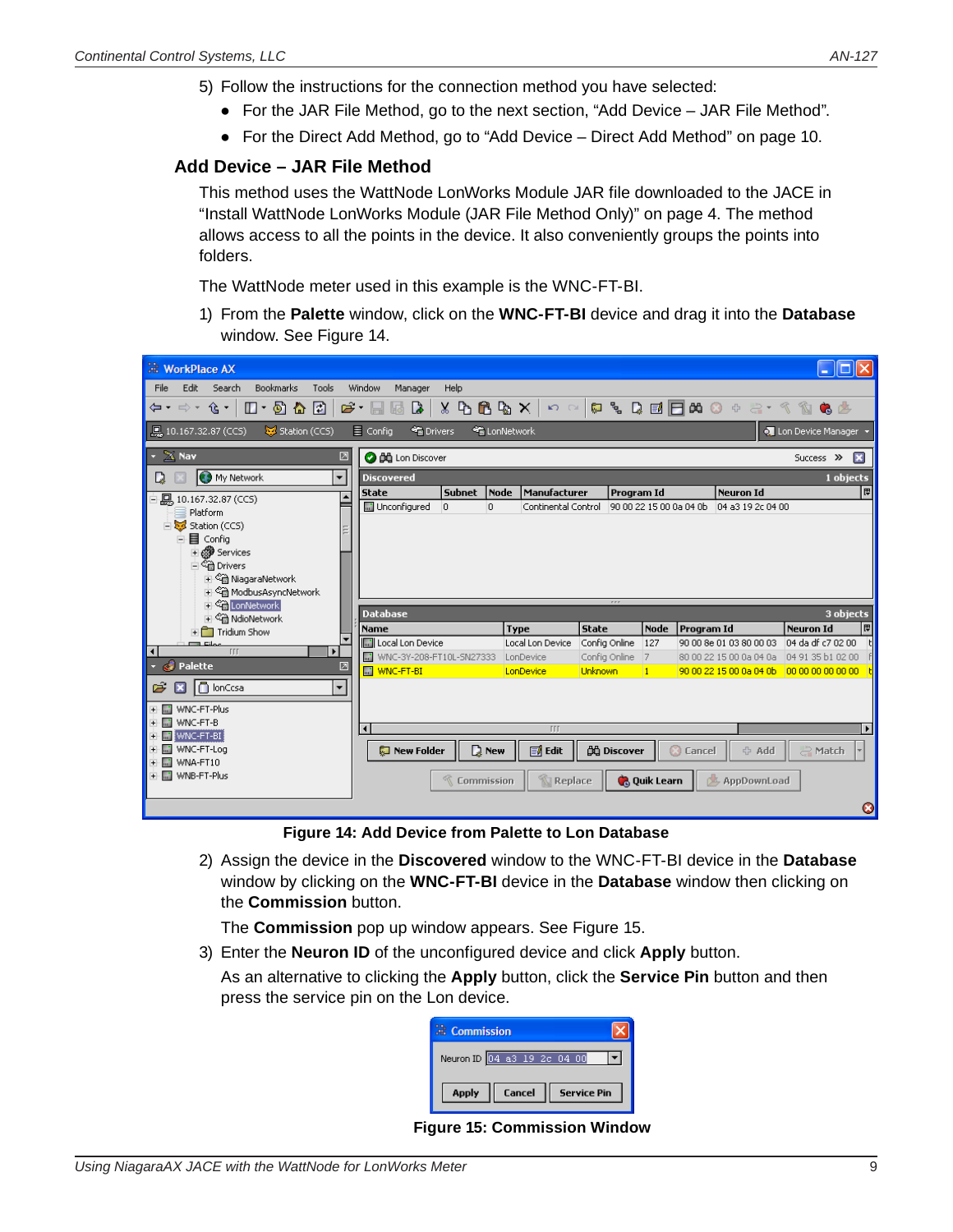<span id="page-9-1"></span>4) Go to ["Verify Communications" on page 12](#page-11-1).

### <span id="page-9-0"></span>**Add Device – Direct Add Method**

This method does not require downloading and installing a JAR file to the JACE. The primary points are accessible and can be added to the database. For access to all the points, you need the JAR file (explained in ["Add Device – JAR File Method" on page 9](#page-8-1)).

1) Left-click on the unconfigured device in the **Discovered** window (see [Figure 13 on page](#page-7-1)  [8](#page-7-1)) and drag it to the **Database** window. See [Figure 16.](#page-9-2)

In this example the device was renamed to **WNC-3Y-208-FT.**

2) Click on the **Commission** button to change the **State** to **Config Online.**

| <b>WorkPlace AX</b>                                                                |                                                                                                             |                  |                     |             |                                                                                                                                                                                                             |
|------------------------------------------------------------------------------------|-------------------------------------------------------------------------------------------------------------|------------------|---------------------|-------------|-------------------------------------------------------------------------------------------------------------------------------------------------------------------------------------------------------------|
| Edit Search<br><b>Bookmarks</b><br>Tools<br>Window<br><b>File</b>                  | Help<br>Manager                                                                                             |                  |                     |             |                                                                                                                                                                                                             |
| ⇦▾ ⇨▾ ⇪▾│<br>$\Box$ + $\odot$ $\Delta$ $\Box$  <br>$\mathbf{B} \cdot \mathbf{B}$ . | $\begin{array}{c c c c c} \hline \mathbf{a} & \mathbf{b} & \mathbf{c} \end{array}$<br>$X \oplus B \oplus X$ |                  |                     |             | $\mathfrak{O} \otimes \mathfrak{O} \otimes \mathfrak{O} \otimes \mathfrak{O} \otimes \mathfrak{O} \otimes \mathfrak{O} \otimes \mathfrak{O} \otimes \mathfrak{O} \otimes \mathfrak{O} \otimes \mathfrak{O}$ |
| 10.167.32.87 (CCS)<br>Station (CCS)<br>$\equiv$ Config                             | <sup>4</sup> Drivers<br><sup>4</sup> LonNetwork                                                             |                  |                     |             | <b>Q.</b> Lon Device Manager                                                                                                                                                                                |
| $\star$ $\mathbb{X}$ Nav<br>团                                                      | <b>O dů</b> Lon Discover                                                                                    |                  |                     |             | 図<br>Success >>                                                                                                                                                                                             |
| My Network<br>D.<br>$\overline{\phantom{a}}$                                       | <b>Discovered</b>                                                                                           |                  |                     |             | 0 objects                                                                                                                                                                                                   |
| 由 <sup>全</sup> ModbusAsyncNetwork                                                  | State Subnet<br>Node                                                                                        | Manufacturer     | Program Id          | Neuron Id   | I⊯I                                                                                                                                                                                                         |
| 白 <sup>。会</sup> 自 LonNetwork                                                       |                                                                                                             |                  |                     |             |                                                                                                                                                                                                             |
| i - ■ WNC-3Y-208-FT10L-SN27333                                                     |                                                                                                             |                  |                     |             |                                                                                                                                                                                                             |
| 由 图 WNC-3Y-208-FT<br><b>E</b> △ NdioNetwork                                        |                                                                                                             |                  |                     |             |                                                                                                                                                                                                             |
| $\mathbb{F}$ Tridium Show                                                          |                                                                                                             |                  |                     |             |                                                                                                                                                                                                             |
| <b>E</b> Elles<br>$\overline{+}\overline{\bigcap}$ alarm                           |                                                                                                             | <b>P.P.I</b>     |                     |             |                                                                                                                                                                                                             |
| <b>E</b> history                                                                   | <b>Database</b>                                                                                             |                  |                     |             | 3 objects                                                                                                                                                                                                   |
| <b>in</b> httpd                                                                    | Name                                                                                                        | <b>Type</b>      | <b>State</b>        | <b>Node</b> | 同<br>Program Id                                                                                                                                                                                             |
| ± <del>∩</del> px                                                                  | <b>In Local Lon Device</b>                                                                                  | Local Lon Device | Config Online       | 127         | 90 00 8e 01 03 80 00 03<br> 04                                                                                                                                                                              |
| Æ<br>$\sim$ $\mathcal{C}$ Palette<br>♬                                             | WNC-3Y-208-FT10L-SN27333<br><b>A</b>                                                                        | LonDevice        | Config Online       | 17          | 80 00 22 15 00 0a 04 0a<br>04                                                                                                                                                                               |
|                                                                                    | <b>M</b> WNC-3Y-208-FT                                                                                      | LonDevice        | <b>Unknown</b>      |             | 90 00 22 15 00 0a 04 0b<br> 04                                                                                                                                                                              |
| $\Box$ lonCcsa<br>B<br>٠                                                           |                                                                                                             |                  |                     |             |                                                                                                                                                                                                             |
| · ■ WNC-FT-Plus<br><b>E-MI</b> WNC-FT-B                                            |                                                                                                             |                  |                     |             |                                                                                                                                                                                                             |
| EN M WNC-FT-BI                                                                     | ⊣                                                                                                           | TTT              |                     |             | $\blacktriangleright$                                                                                                                                                                                       |
| · la WNC-FT-Loq<br>· la WNA-FT10                                                   | <b>D</b> New<br><b>Mew Folder</b>                                                                           | <b>■ Edit</b>    | <b>负</b> Discover   |             | <b>C</b> Cancel<br>÷ Add                                                                                                                                                                                    |
| + ■ WNB-FT-Plus                                                                    | <b>K</b> Commission                                                                                         | <b>Replace</b>   | <b>C</b> Quik Learn |             | AppDownLoad                                                                                                                                                                                                 |
|                                                                                    |                                                                                                             |                  |                     |             |                                                                                                                                                                                                             |

<span id="page-9-2"></span>**Figure 16: Commission LonWorks Devices**

### **Install Lon Device Network Variables (Points)**

- 1) In the **Nav** tree, drill down to the **Points** folder under the device added (WNC-3Y-208-FT in this example).
- 2) Double-click on the **Points** folder.

The Lon **Point Manager** appears. See [Figure 17](#page-10-1).

3) Click on the **Discover** button.

The available points appear in the **Discovered** window.

4) Click and drag the points needed for your application from the **Discovered** window to the **Database** window.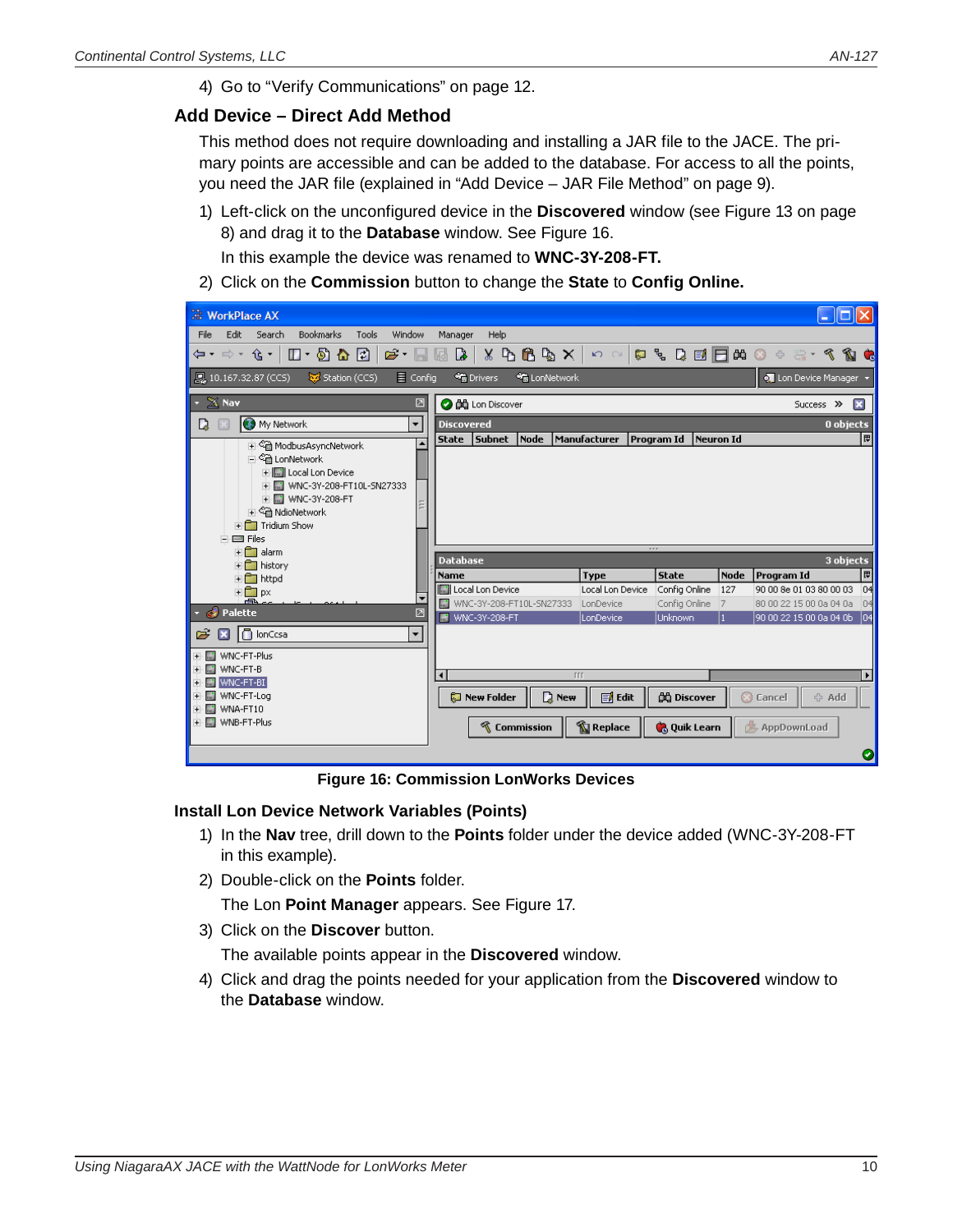<span id="page-10-0"></span>

| <b>E</b> WorkPlace AX                                         |                                            |                        |                                   |                            |
|---------------------------------------------------------------|--------------------------------------------|------------------------|-----------------------------------|----------------------------|
| Edit<br><b>Bookmarks</b><br>Search<br>Tools<br>Window<br>File | Manager<br><b>Help</b>                     |                        |                                   |                            |
| ⇔· ⇔· G·  □· 5} <mark>∆ Ø</mark>                              |                                            |                        |                                   |                            |
|                                                               |                                            |                        |                                   |                            |
| 鳯<br>$\equiv$ Config<br><b>Sig</b> Drivers<br>Station (CCS)   | <b>B</b> LonNetwork                        | <b>M</b> WNC-3Y-208-FT | C Points                          | <b>O</b> Lon Point Manager |
| $\times$ Nav<br>♬                                             |                                            |                        |                                   | $\gg$                      |
| My Network<br>D<br>▼                                          | <b>Discovered</b>                          |                        |                                   | 40 objects                 |
| i << <a> <sup>&lt; C</sup>in ModbusAsyncNetwork</a>           | <b>Target Name</b>                         | <b>Element Name</b>    | <b>Units</b>                      | 同                          |
| 白 <sup>心</sup> LonNetwork                                     | + <b>■</b> nviRequest                      | objectId               |                                   |                            |
| 由 <b>同</b> Local Lon Device                                   | + <b>■</b> nvoStatus                       | objectId               |                                   |                            |
| 中国 WNC-3Y-208-FT10L-SN27333                                   | <b>F</b> □ nviTimeSet                      | year                   | yr                                |                            |
| 白国 WNC-3Y-208-FT                                              | m nviCalSel                                | count                  |                                   |                            |
| + 4 Alarm Source Info                                         | m nviCal                                   | powerF                 | W                                 |                            |
| 由 88 Device Data                                              | nvoPowerSum                                | powerKilo              | kw                                |                            |
| $\textcolor{red}{\blacksquare}$ Points                        | nvoPower 1                                 | powerKilo              | kw                                |                            |
| 由 <sup>全</sup> NdioNetwork                                    |                                            |                        | $r \cdot r$                       |                            |
| $\mathbf{F}$ Tridium Show                                     | <b>Database</b>                            |                        |                                   | 0 objects                  |
| 白目 Files<br>$+$ alarm                                         | l Out<br><b>Fault Cause</b><br><b>Name</b> |                        |                                   | 甲                          |
| $\overline{\phantom{a}}$<br>æ.,                               |                                            |                        |                                   |                            |
| <b>Palette</b><br>◪                                           |                                            |                        |                                   |                            |
| <b>O</b> lonCcsa<br>Ê<br>$\mathbf{x}$<br>٠                    |                                            |                        |                                   |                            |
|                                                               |                                            |                        |                                   |                            |
| ⊞ WNC-FT-Plus                                                 |                                            |                        |                                   |                            |
| <b>M</b> WNC-FT-B<br>$+$                                      |                                            |                        |                                   |                            |
| WNC-FT-BI<br>m.<br>$+$                                        |                                            |                        |                                   |                            |
| MWNC-FT-Log<br>$+$                                            |                                            |                        |                                   |                            |
| WNA-FT10<br>$+$                                               |                                            |                        |                                   |                            |
| + liji WNB-FT-Plus                                            |                                            | New Folder             | <b>AA</b> Discover<br>$\Box$ Edit | ← Add                      |
|                                                               |                                            |                        |                                   |                            |
|                                                               |                                            |                        |                                   | Θ                          |

<span id="page-10-1"></span>**Figure 17: Add Lonworks Device Points**

### **Scale Network Variables (Points)**

Some network variables from the WattNode meter are scaled before they are sent out on the network. They need to be re-scaled in the JACE to display correctly.

The following table shows variables that need scaling for specific models of WattNode meters.

Note: Scaling is handled automatically if you use the JAR File Method of installation.

| <b>Models</b>                    | <b>Network Variables</b>                                                                                                       | <b>JACE</b><br><b>Scale Factor</b> | <b>JACE</b><br><b>Units</b> | <b>Notes</b>                                                                          |
|----------------------------------|--------------------------------------------------------------------------------------------------------------------------------|------------------------------------|-----------------------------|---------------------------------------------------------------------------------------|
| <b>WNC-FT-Plus</b><br>WNC-FT-Log | nvoEnergySum<br>nvoEnergySumNR<br>nvoEnergyA<br>nvoEnergyB<br>nvoEnergyC<br>nvoEngyPosSum<br>nvoEngyPosSumNR<br>nvoReacEngySum | 0.1                                | kW-hr                       | Scale factor is required<br>because JACE does not scale<br>SNVT_elec_kwh_I correctly. |
| WNC-FT-B<br><b>WNB-FT-Plus</b>   | nvoEnergySum<br>nvoEnergyA<br>nvoEnergyB<br>nvoEnergyC<br>nvoReacEngySum                                                       | 0.001                              | kW-hr                       | Scale to kW-hr from Watt-hr.                                                          |

**Figure 18: Network Variable Scaling Multipliers for WattNode Meter Models**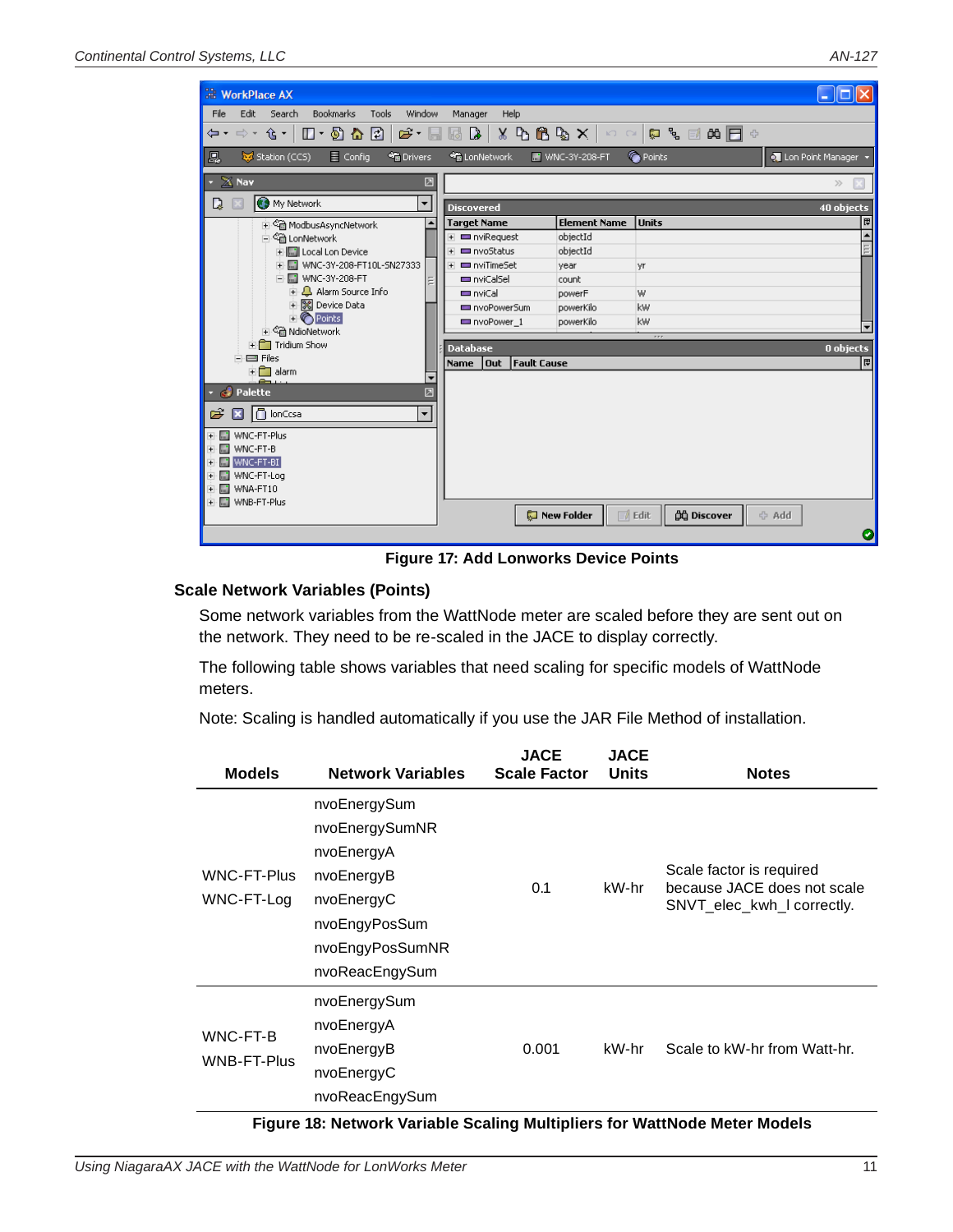<span id="page-11-0"></span>For example, to apply scaling for the WNC-FT-Plus model's nvoEnergySum network variable:

- 1) Double-click on the point **nvoEnergySum** to display the **Property Sheet.**
- 2) Expand the **Proxy Ext,** select **Conversion** to **Linear,** and set the scale to **0.1.** See [Figure 19.](#page-11-2)

Be sure to apply the scaling and set the units correctly for all affected network variables for your model of WattNode meter.

| <b>WorkPlace AX</b>                                                                                                                                                                                                                                                        |                                                                                                                                                                                                                                                                                                                                                                                                                                |
|----------------------------------------------------------------------------------------------------------------------------------------------------------------------------------------------------------------------------------------------------------------------------|--------------------------------------------------------------------------------------------------------------------------------------------------------------------------------------------------------------------------------------------------------------------------------------------------------------------------------------------------------------------------------------------------------------------------------|
| <b>Bookmarks</b><br>File<br>Edit<br>Search<br>Tools<br>Window                                                                                                                                                                                                              | Help                                                                                                                                                                                                                                                                                                                                                                                                                           |
| 企▼<br>$\mathbf{B} \cdot \mathbf{B}$<br>$\Box$ + $\Box$ + $\Box$<br>$\Box$<br>$\Rightarrow$ $\rightarrow$<br>⇔ ≁                                                                                                                                                            | $\boxtimes$ $\boxtimes$<br>$X$ $A$ $B$ $B$ $X$<br>$\begin{array}{cc} \mathbf{K} \mathbf{I} & \mathbf{C} \mathbf{M} \end{array}$                                                                                                                                                                                                                                                                                                |
| 廖<br>鳳<br>目<br><b>Min</b> Drivers<br><b>**</b> LonNetwork                                                                                                                                                                                                                  | C Points<br>E Property Sheet +<br>M WNC-3Y-208-FT10L-SN27333<br><b>Ell</b> Energy<br>nvoEnergySum                                                                                                                                                                                                                                                                                                                              |
| $\star \; \underline{\mathbb{X}}$ Nav                                                                                                                                                                                                                                      | nvoEnergySum (Numeric Point)                                                                                                                                                                                                                                                                                                                                                                                                   |
| My Network<br>$\blacktriangledown$<br>L)                                                                                                                                                                                                                                   | $\circ$<br>$\Box$ $\bigcirc$ Facets<br>units=kW-hr,precision=1,min=-214748368.0,max=214748368.0 >>                                                                                                                                                                                                                                                                                                                             |
| $\blacktriangle$<br><b>D</b> Points<br><b>ii</b> ● nvoFreq<br>ĖĤ<br>Energy<br>O nvoEnergySum<br>nvoEnergySumNR<br>$\circ$<br>nvoEngyPosSum<br>nvoEngyPosSumNR<br>nvoEnergyA<br>o<br>nvoEnergyB<br>O<br>nvoEnergyC<br>$\circ$<br>O nvoReacEngySum<br>Fi <sup>n</sup> Demand | $\Box$ $\Box$ Proxy Ext<br>nvoEnergySum/elecKwhL<br>$\Box$ $\bigcirc$ Status<br>$\{ok\}$<br>◯ Fault Cause<br>$\Box$<br>$\bigcirc$ true<br>◯ Enabled<br>E<br>$\Box$<br>$6 -$<br>◯ Device Facets<br>units=kW-hr,precision=1,min=-214748368.0,max=214748368.0 >><br>$\blacktriangledown$ Scale $\boxed{0.1}$<br>Offset $\boxed{0}$<br>$ $ Linear<br>◯ Conversion<br>п<br>Read Value<br>354389.0 (ok)<br>Write Value<br>$0.0$ (ok) |
| $\overline{+}$ Power<br>+ <sup>1</sup> Voltage<br>$+$ $-$<br>Current<br>File PowerFactor<br>$\overline{+}\overline{\phantom{a}}$ Configuration<br>$\overline{+}$ Diagnostics<br><b>in</b> DynamicDevice<br>in < a NdioNetwork                                              | ◯ Target Comp<br> nvoEnergySum<br>п<br>◯ Target Name<br>elecKwhL<br>п<br>$\bigcirc$ Link Type<br>Standard<br>$\blacktriangledown$<br>$\Box$<br>$\bigcirc$ false<br>$\Box$ $\bigcirc$ Priority<br>$\overline{\phantom{0}}$<br>$\overline{\phantom{a}}$<br>$35438$ $9$ $b$ $b$ $b$ $b$ $r$ $(b)$<br>$-$ Out<br>$\left  \vec{x} \right $ Refresh<br>$\Box$ Save<br>Θ                                                              |

<span id="page-11-2"></span><span id="page-11-1"></span>**Figure 19: Linear Conversion of Energy Network Variables**

## **Verify Communications**

Now that you have completed the installation, verify the WattNode meter is communicating.

1) Drill down to **LonNetwork > WNC-FT-BI > Points.**

The point **nvoFreq** should display the measured frequency. See [Figure 20](#page-12-1).

Because the device has many points, they have been grouped into folders to make them easier to manage.

2) Drill down into these folders to see the different points offered.